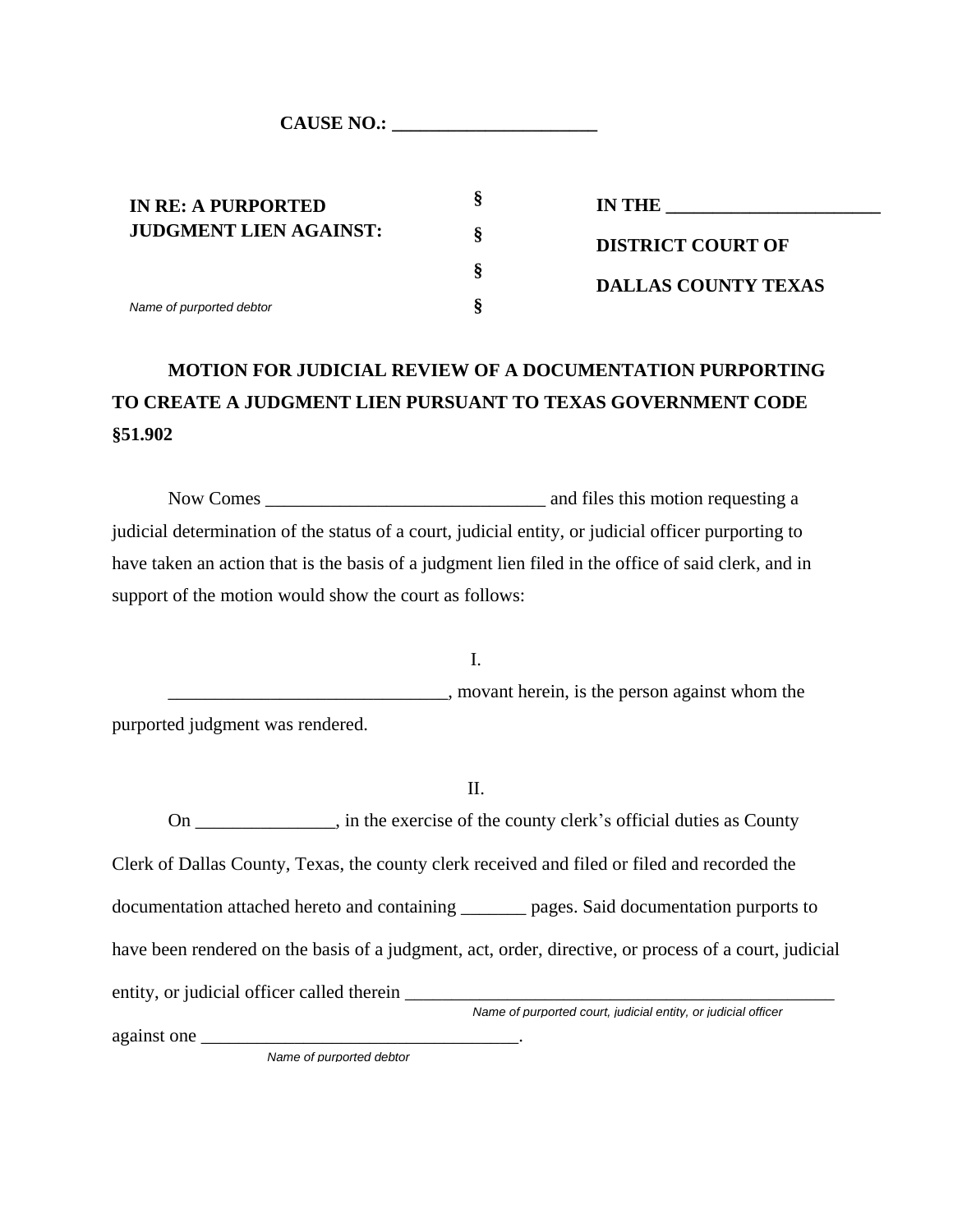III.

Movant alleges that the purported court, judicial entity, or judicial officer referred to in the attached documentation is one described in Section 51.901(c)(1), Government Code, as not legally created or established under the constitution or laws of this state or of the United States, and that the documentation should therefore not be accorded lien status.

#### IV.

Movant attests that assertions herein are true and correct.

#### V. PRAYER

Movant requests the court to review the attached documentation and enter an order determining whether it should be accorded lien status, together with such other orders as the court deems appropriate.

Respectfully Submitted,

\_\_\_\_\_\_\_\_\_\_\_\_\_\_\_\_\_\_\_\_\_\_\_\_\_\_\_\_\_\_

Signature

NAME **ADDRESSS** 

CITY, STATE ZIP PHONE EMAIL